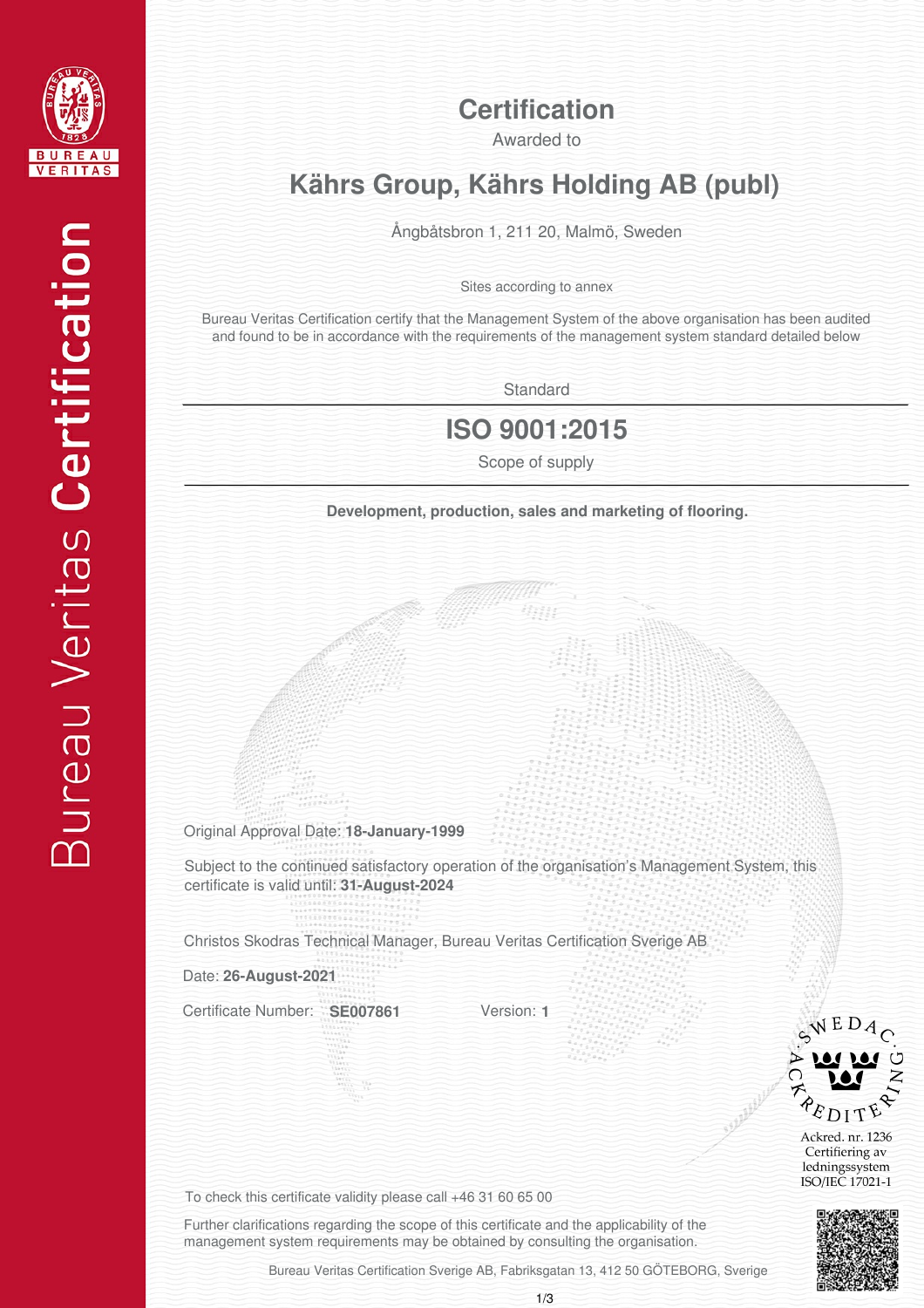

issued 26-August-2021

This annex is stating the sites included in the certificate issued for:

# **Kährs Group, Kährs Holding AB (publ)**

Ångbåtsbron 1, 211 20, Malmö, Sweden

| Site Name/Location                                         | <b>Site Address</b>                                                | Site Scope                                                                |
|------------------------------------------------------------|--------------------------------------------------------------------|---------------------------------------------------------------------------|
| Kährs Group, Kährs<br>Holding AB (publ) -<br>Malmö, Sweden | Ångbåtsbron 1, 211 20, Malmö, Sweden                               | Head Office. Development, production,<br>sales and marketing of flooring. |
| AB Gustaf Kähr -<br>Blomstermåla.<br>Sweden                | Fanérvägen, 384 30, Blomstermåla, Sweden                           | Sawmill.                                                                  |
| AB Gustaf Kähr -<br>Nybro, Sweden                          | Dunderbergsgatan 10, 382 41, Nybro, Sweden                         | Production and development of parquet<br>flooring and wood pellets.       |
| Karelia-Upofloor<br>S.R.L - Satulung,<br>Romania           | Str. Garli 2 Com Satulung, 0000, Satulung,<br>Rsultanate of omania | Production of parquet and wood briquettes.                                |
| LLC Karelia-Upofloor<br>CIS - Maklino, Russia              | Kirova street 1, 0000, Maklino, Russia                             |                                                                           |
| Kährs Oy - Ikaalinen,<br>Finland                           | Puntunlahdenkatu 4, 395 00, Ikaalinen,<br>Finland                  | Production and development of resilient<br>flooring.                      |
| Kährs Oy - Nokia,<br>Finland                               | Rounionkatu 38, 370 00, Nokia, Finland                             | Warehouse for flooring.                                                   |

Date: **26-August-2021**

Christos Skodras Technical Manager, Bureau Veritas Certification Sverige AB



SULLELLULLE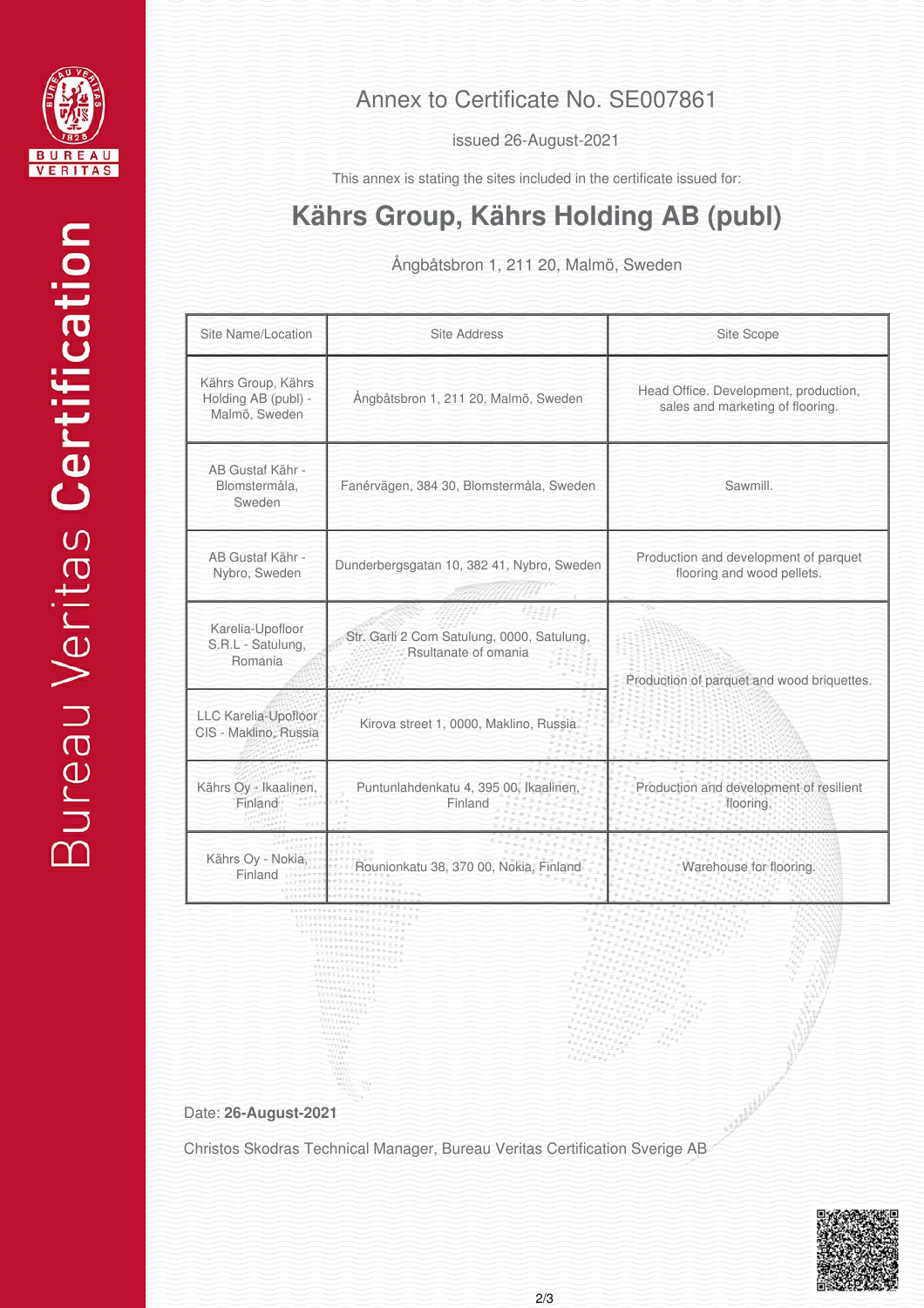

issued 26-August-2021

This annex is stating the sites included in the certificate issued for:

# **Kährs Group, Kährs Holding AB (publ)**

Ångbåtsbron 1, 211 20, Malmö, Sweden

| Site Name/Location                    | Site Address                             | Site Scope                      |
|---------------------------------------|------------------------------------------|---------------------------------|
| Kährs Polska -<br>Bialosliwie, Poland | Ul. Leśna 1, 89 340, Bialosliwie, Poland | Production of parquet flooring. |

Date: **26-August-2021**

Christos Skodras Technical Manager, Bureau Veritas Certification Sverige AB

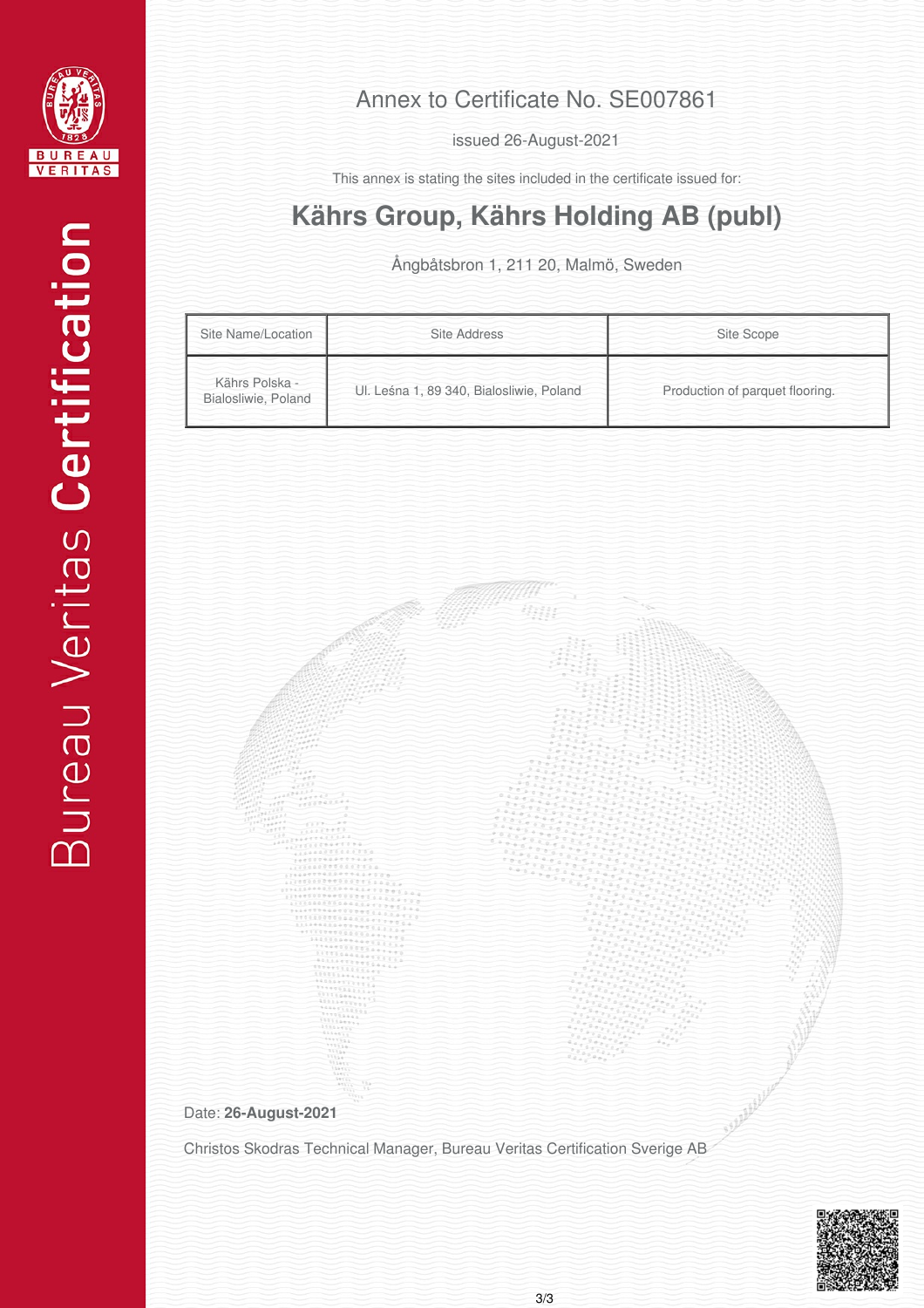

#### **Certification**

Awarded to

## **Kährs Group, Kährs Holding AB (publ)**

Ångbåtsbron 1, 211 20, Malmö, Sweden

Sites according to annex

Bureau Veritas Certification certify that the Management System of the above organisation has been audited and found to be in accordance with the requirements of the management system standard detailed below

**Standard** 

### **ISO 14001:2015**

**Development, production, sales and marketing of flooring.** 

Original Approval Date: **14-May-1997**

Subject to the continued satisfactory operation of the organisation's Management System, this certificate is valid until: **31-August-2024**

Christos Skodras Technical Manager, Bureau Veritas Certification Sverige AB

Date: **26-August-2021**

Certificate Number: **SE007862**

Version: **1**



Ackred. nr. 1236 Certifiering av ledningssystem ISO/IEC 17021-1



To check this certificate validity please call +46 31 60 65 00

Further clarifications regarding the scope of this certificate and the applicability of the management system requirements may be obtained by consulting the organisation.

Bureau Veritas Certification Sverige AB, Fabriksgatan 13, 412 50 GÖTEBORG, Sverige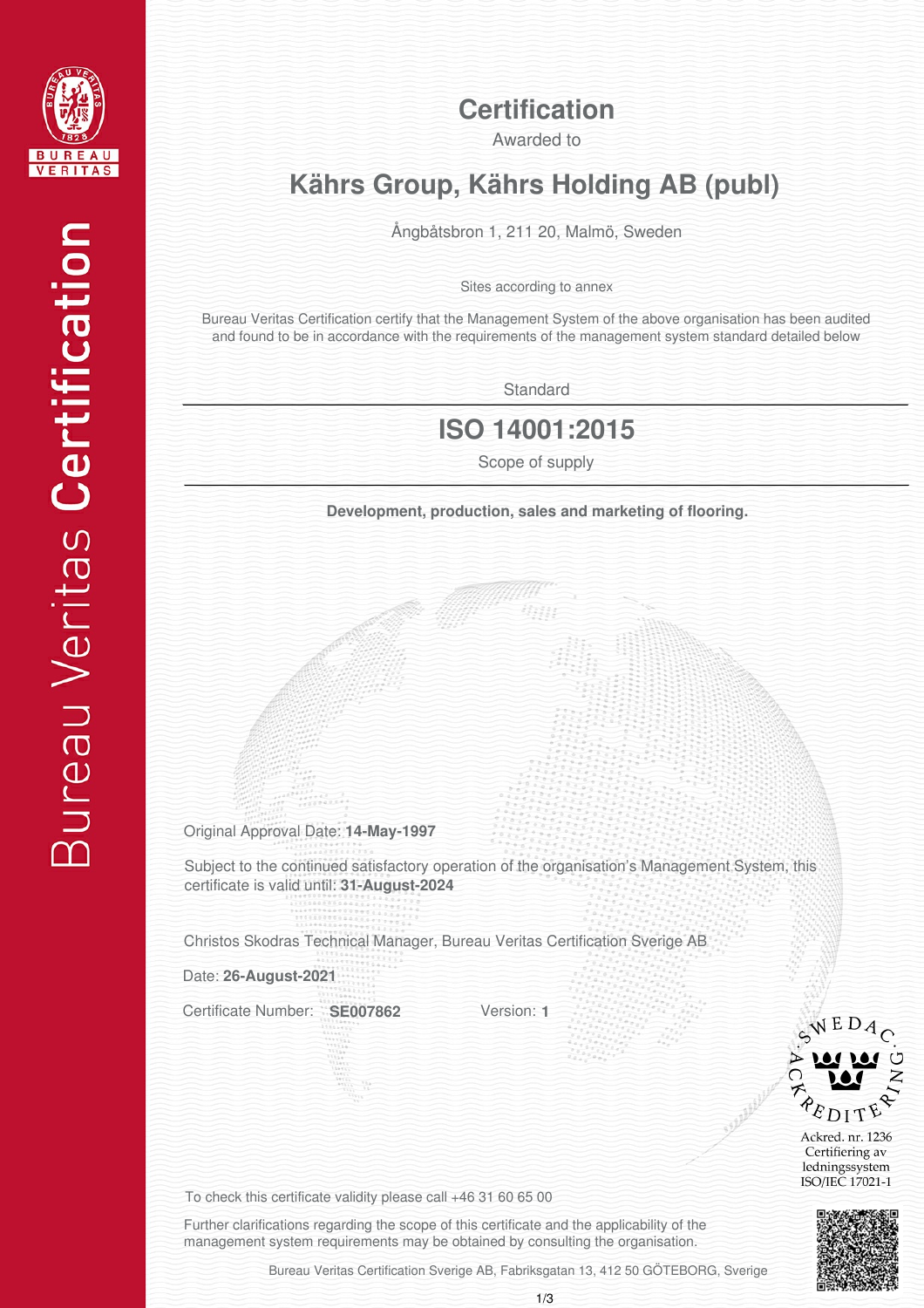

issued 26-August-2021

This annex is stating the sites included in the certificate issued for:

# **Kährs Group, Kährs Holding AB (publ)**

Ångbåtsbron 1, 211 20, Malmö, Sweden

| Site Name/Location                                         | <b>Site Address</b>                                                | Site Scope                                                               |
|------------------------------------------------------------|--------------------------------------------------------------------|--------------------------------------------------------------------------|
| Kährs Group, Kährs<br>Holding AB (publ) -<br>Malmö, Sweden | Ångbåtsbron 1, 211 20, Malmö, Sweden                               | Head Office. Development, production,<br>sales and marketing of flooring |
| AB Gustaf Kähr -<br>Blomstermåla,<br>Sweden                | Fanérvägen, 384 30, Blomstermåla, Sweden                           | Sawmill.                                                                 |
| AB Gustaf Kähr -<br>Nybro, Sweden                          | Dunderbergsgatan 10, 382 41, Nybro, Sweden                         | Production and development of parquet<br>flooring and wood pellets.      |
| Karelia-Upofloor<br>S.R.L - Satulung,<br>Romania           | Str. Garli 2 Com Satulung, 0000, Satulung,<br>Rsultanate of omania | Production of parquet and wood briquettes.                               |
| LLC Karelia-Upofloor<br>CIS - Maklino, Russia              | Kirova street 1, 0000, Maklino, Russia                             |                                                                          |
| Kährs OY - Nokia,<br>Finland                               | Rounionkatu 38, 370 00, Nokia, Finland                             | Warehouse for flooring.                                                  |
| Kährs Oy - Ikaalinen,<br>Finland                           | Puntunlahdenkatu 4, 395 00, Ikaalinen,<br>Finland                  | Production and development of resilient<br>flooring.                     |

Date: **26-August-2021**

Christos Skodras Technical Manager, Bureau Veritas Certification Sverige AB



SULLULLULLU